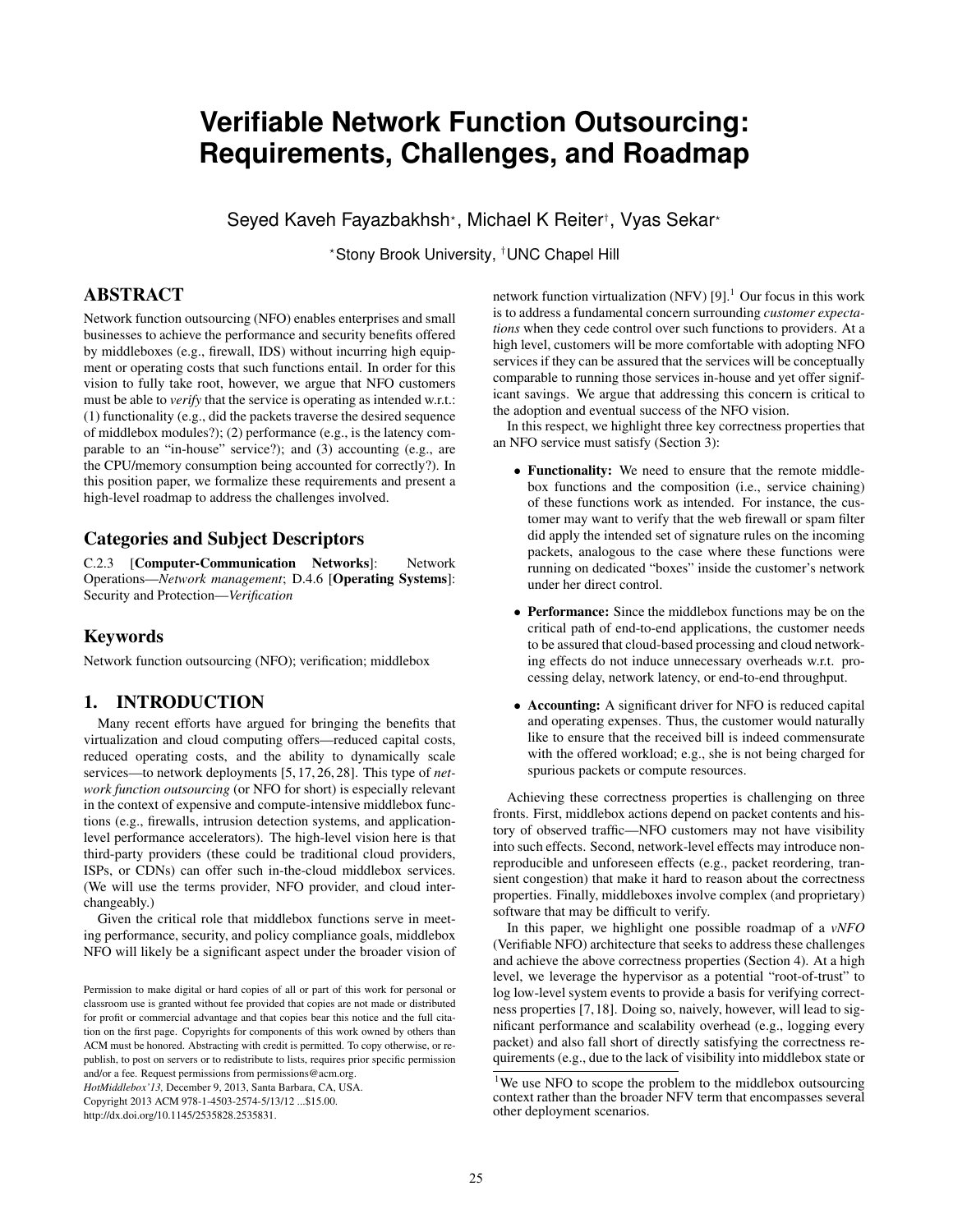transformations). To address these concerns, we sketch a promising solution building on consistent system-wide sampling [13] and additional tools to provide the necessary middlebox context [14].

In many ways, the correctness requirements we highlight and the solution strategies for NFO have natural parallels in the cloud computing and distributed systems literature (see Section 5). That said, the proprietary and traffic-dependent nature of NFO services and the network-specific effects these workloads entail make these correctness properties conceptually and practically more relevant than these other use-cases, and yet significantly more challenging to verify. Our specific contribution here is in synthesizing these ideas in the specific NFO context and in providing one candidate roadmap for the future.

# 2. CHALLENGES WITH NFO

In this section, we highlight potential problems that a customer might encounter with NFO. These are different manifestations of the concern that outsourcing the network functions cedes control to the NFO provider, and, consequently, the customer cannot reason about the middlebox functions. We also highlight how the nature of the middlebox workloads and functions make this problem uniquely challenging for NFO customers.<sup>2</sup>



*Figure 1: Packets can be modified by the cloud when they are not expected. In this example, the NFO provider is modifying the packet payloads while the requested function (i.e., IDS) should not alter packet contents.*

Processing semantics: Let us consider the simple example in Figure 1 with an enterprise using a cloud-based IDS/IPS service. The trouble here is that the enterprise may only observe the processed packets and does not have any visibility into the original packets. For instance, a misconfigured NFO provider may rewrite or introduce spurious advertisements (e.g., [23]) or incorrectly modify the packet payloads. Similarly, the enterprise may not know if the IPS incorrectly dropped some packets or if these drops were due to network effects (e.g., full buffers).

Performance guarantees: The NFO customer needs to ensure that her applications do not suffer due to performance overheads introduced by outsourcing. This is especially challenging due to the non-deterministic performance effects that middlebox processing and network-level operations raise. For instance, in Figure 2 it is difficult to tease out the different delays caused by the NFO provider vs. those induced by the network en-route. The proprietary and stateful nature of middlebox actions may further introduce non-deterministic effects; e.g., batch processing packets [19] or delaying them for more redundancy elimination [3].

**Verifying the bill:** A key driver for NFO is the promise of reduced capital and operational costs and dynamically scaling the deployment. NFO customers would naturally like to be assured that the bill they receive from the NFO provider is commensurate with the



*Figure 2: The NFO customer cannot infer the performance of the service just by looking at the observed traffic. In this example, the customer cannot determine what fraction of total delay is due to round trip communication (i.e.,*  $t_1 + t_3$ ) *vs. actual cloud processing*  $(i.e., t_2)$ .



*(a)* The customer has requested an IPS function.



*(b)* The cloud runs a different and perhaps cheaper/easier to run function (e.g., a packet filter).

*Figure 3: The NFO provider is not using the resource it is billing the customer for. Note that the black-box functionality of the cloud is correct on the shown sequence of packets.*

actual work being done. This is, however, easier said than done as the customer does not see the actual workload, middlebox functions, and the resources consumed. For instance, in Figure 3, even though the output seen by the customer is equivalent, the cloud provider is running a different middlebox from what was intended and thus charging for resources that were never actually consumed. Network-level effects and traffic dependence further exacerbate this problem; for instance, a provider may charge for processing cycles that eventually dropped a set of packets, but the customer cannot check if these packets are real or spurious. Finally, due to complex processing involved, it is not easy to determine in advance the exact resource consumption, and thus customers may not be able to estimate their expenses a priori [16].

In summary, we see that three factors make it difficult for the customer to reason that NFO service is running as intended: (1) lack of visibility into the workload, (2) dynamic, traffic-dependent, and potentially proprietary actions of the middleboxes, and (3) stochastic effects introduced by the intermediate network. In the rest of the paper, we begin by formalizing the correctness requirements before outlining a promising candidate solution.

## 3. NFO CORRECTNESS PROPERTIES

In this section, we attempt to formally specify the correctness properties for an abstract NFO service. This formalism is useful on two fronts. First, it helps us to systematically model the motivating scenarios from the previous section. Second, it also serves to in-

<sup>&</sup>lt;sup>2</sup>One might argue that this lack of control exists even with locallyowned middleboxes. Our goal is to provide a conceptual equivalence between running the (possibly black-box) middlebox function locally vs. remotely.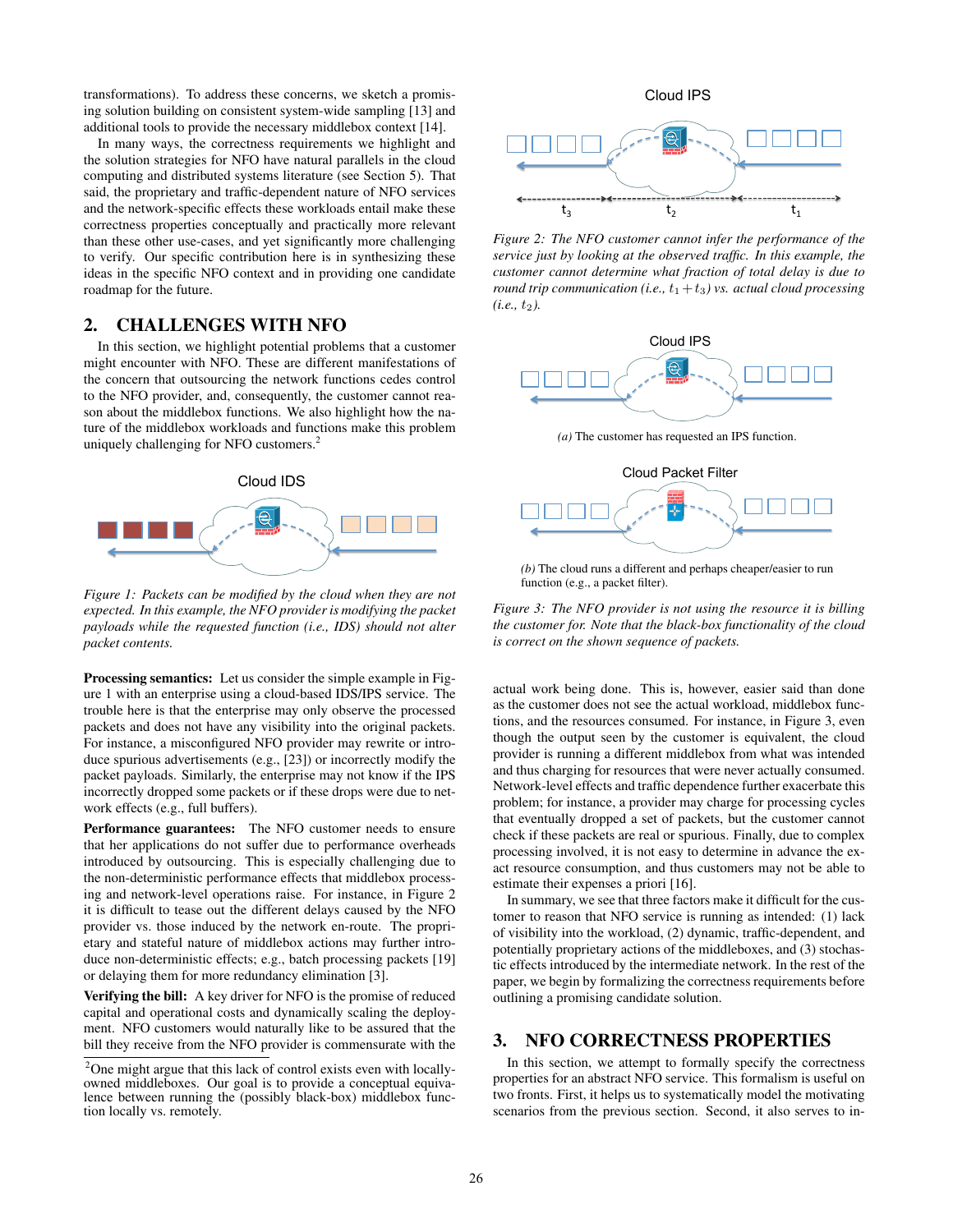

*Figure 4: The system parameters necessary to specify the formal correctness requirements of NFO: the sequence of input packets*  $(i.e., \pi_1^{\text{in}}, \pi_2^{\text{in}}, \dots)$  is processed by a sequence of functions (i.e.,  $f_1^{\text{pkt}}, f_2^{\text{pkt}}, \ldots$ ) in the NFO provider; the sequence of processed packets (i.e.,  $\pi_1^{\text{out}}, \pi_2^{\text{out}}, \ldots$  ) is then sent to the customer along with *a bill that represents usage of various resources (e.g.,*  $B_{CPU}$ *,*  $B_{Mem}$ *,*  $B_{Net}$ ).

form the design of a verifiable NFO by highlighting the system and environment effects that need to be captured.

**Preliminaries:** Let  $f : (\Pi \times \Sigma) \rightarrow (\Pi \times \Sigma)$  denote a *primitive middlebox function* that takes as input a *packet* and a *state*, and outputs a packet and a new state (see Figure 4). More specifically, Π denotes the set of all packets, and Σ is the set of *reachable* states for f. For convenience, we specify that  $\Pi$  includes a special symbol " $\perp$ " and that each primitive function f satisfies  $(\perp, \sigma) \leftarrow f(\perp, \sigma)$ for all  $\sigma \in \Sigma$ . The symbol " $\bot$ " captures packets that are dropped by  $f$  (e.g., a packet that matches a drop rule at a firewall function). Let  $f^{\text{pkt}}(\pi,\sigma)$  and  $f^{\text{st}}(\pi,\sigma)$  denote the packet and state outputs of  $f(\pi, \sigma)$ , respectively.

Let superscripts in and out denote whether the corresponding parameter is an input or an output of a function. We assume that a customer has contracted with the NFO provider to subject its packets to the *service chain*  $f_1, f_2, \ldots, f_n$  of primitive functions. That is, if  $\vec{\pi}^{\text{in}} \in \Pi^*$  denotes the sequence of packets that a customer expects to be processed in the cloud, then she expects to receive in return a sequence  $\vec{\pi}^{\text{out}} \in \Pi^*$  of the same length. (Some elements of  $\vec{\pi}^{\text{out}}$  might be  $\perp$ , indicating that the corresponding packet in  $\vec{\pi}^{\text{in}}$ was dropped.) Let  $\pi_{ji}$  denote the packet output by  $f_i$ , as run by the NFO provider, corresponding to the  $j$ th packet of the input sequence  $\vec{\pi}^{\text{in}}$  as its input. Also, let  $\Sigma_i$  denote the state space of  $f_i$ . Informally, the *j*-th element of  $\vec{\pi}^{\text{out}}$ , denoted by  $\pi_j^{\text{out}}$ , should be produced by setting  $\pi_{j0} \leftarrow \pi_j^{\text{in}}$  and then applying

$$
\pi_{j1} \leftarrow f_1^{\text{pkt}}(\pi_{j0}, \sigma_1^{\text{in}}); \sigma_1^{\text{out}} \leftarrow f_1^{\text{st}}(\pi_{j0}, \sigma_1^{\text{in}})
$$
\n
$$
\pi_{j2} \leftarrow f_2^{\text{pkt}}(\pi_{j1}, \sigma_2^{\text{in}}); \sigma_2^{\text{out}} \leftarrow f_2^{\text{st}}(\pi_{j1}, \sigma_2^{\text{in}})
$$
\n
$$
\vdots
$$
\n
$$
\pi_{jn} \leftarrow f_n^{\text{pkt}}(\pi_{j(n-1)}\sigma_n^{\text{in}}); \sigma_n^{\text{out}} \leftarrow f_n^{\text{st}}(\pi_{j(n-1)}, \sigma_n^{\text{in}})
$$

and then setting  $\pi_j^{\text{out}} \leftarrow \pi_{jn}$ . Note that in the above formulation the output state of  $f_i$  (i.e.,  $\sigma_i^{\text{out}}$ ) will be used as its input state (i.e.,  $\sigma_i^{\text{in}}$ ) in the next invocation of  $f_i$ .

Suppose each invocation  $f_i(\pi_{j(i-1)}, \sigma_i^{\text{in}})$  consumes a set of measurable computational resources  $\mathcal{R}[f_i(\pi_{j(i-1)}, \sigma_i^{\text{in}})] =$  $\langle Res_1, \ldots, Res_R \rangle$  in units suitable for each resource; e.g., CPU cycles or instantaneous memory consumption. Let each invocation of  $f_i$  be associated with invocation and completion timestamps  $T^{\text{in}}(\pi_{j(i-1)}, f_i)$  and  $T^{\text{out}}(\pi_{ji}, f_i)$ , respectively.

The correctness properties, which are discussed next, use the notion of the *reference implementation* of function  $f_i$ , denoted by  $\widehat{f}_i$ ,

which serves as a point of reference for verifying each property. We assume the customer has access to the reference implementation. For instance,  $\hat{f}_i$  may represent the case of running the actual VM image of the ith function locally in the customer's site.

#### 3.1 Functional Correctness

Our first goal is to verify the semantic behavior of the outsourced functions. We describe this correctness as occurring at two levels: at the level of an individual primitive function and then at the level of the entire pipeline or chain composed of multiple primitive functions.

As a starting point, we list two properties that must be guaranteed for each primitive function:

• *Black-box primitive equivalence:* Given  $\pi_{j(i-1)}, \pi_{ji} \in \Pi$ :  $\exists \sigma_i^\mathsf{in} \in \Sigma_i : \pi_{ji} = \hat{f}_i^\mathsf{pkt}(\pi_{j(i-1)}, \sigma_i^\mathsf{in})$ 

This property states that if we can log the incoming/outgoing packet at a given middlebox, then there is some instantiation of the state variables for the reference function  $\hat{f}_i$  that could have output the observed packet.

• *Snapshot primitive equivalence:* Given  $\pi_{j(i-1)}, \pi_{ji} \in \Pi$ , and  $\sigma_i^{\text{in}} \in \Sigma_i$ :  $\pi_{ji} = \hat{f}_i^{\mathsf{pkt}}(\pi_{j(i-1)}, \sigma_i^{\mathsf{in}})$ 

The guarantee provided by the black-box primitive equivalence is a weak form of correctness, as it just states that there is some possible execution sequence. The snapshot primitive equivalence provides a stronger notion of correctness by binding the execution to the known current state  $\sigma_i^{\text{in}}$ .

Building on this, we extend the correctness properties to the full pipeline of functions as follows:

• *Black-box pipeline equivalence:* Given  $\pi_j^{\text{in}}, \pi_j^{\text{out}} \in \Pi$ :  $\exists \sigma_1^{\text{in}} \in \Sigma_1, \ldots, \sigma_n^{\text{in}} \in \Sigma_n:$  $\pi_j^{\text{out}} = \hat{f}^{\text{pkt}}_n(\dots \hat{f}^{\text{pkt}}_2(\hat{f}^{\text{pkt}}_1(\pi_j^{\text{in}}, \sigma_1^{\text{in}}), \sigma_2^{\text{in}}), \dots, \sigma_n^{\text{in}})$ 

This is the most basic requirement where we want to make sure that there is some instantiation of the internal states of the middleboxes and the intermediate packets that could have resulted in the observed input-output behavior.

• *Snapshot pipeline equivalence:* Given  $\pi_j^{\text{in}}, \pi_j^{\text{out}} \in \Pi, \sigma_1^{\text{in}} \in \Sigma_1, \ldots, \sigma_n^{\text{in}} \in \Sigma_n$ :  $\pi_j^{\text{out}} = \hat{f}_n^{\text{pkt}}(\dots \hat{f}_2^{\text{pkt}}(\hat{f}_1^{\text{pkt}}(\pi_j^{\text{in}}, \sigma_1^{\text{in}}), \sigma_2^{\text{in}}), \dots, \sigma_n^{\text{in}})$ 

As in the earlier case, we are strengthening the correctness requirement by additionally binding the internal states of the respective functions at the time of processing.

As we will see in the next section, the different properties entail different monitoring requirements. For instance, the blackbox properties only require the input/output packets, whereas the snapshot properties also need to account for middlebox state.

#### 3.2 Performance Correctness

Suppose the NFO customer and provider have contractually agreed on a set of performance measures  $\mathcal{M}$  =  $\langle Metric_1, \ldots, Metric_M \rangle$  as part of their service-level agreement. Each  $Metric_m$  is computed as a summary statistic w.r.t. metric  $m$  (e.g., average delay) over the sequence of packets processed by the functions; i.e.,  $Metric<sub>m</sub>$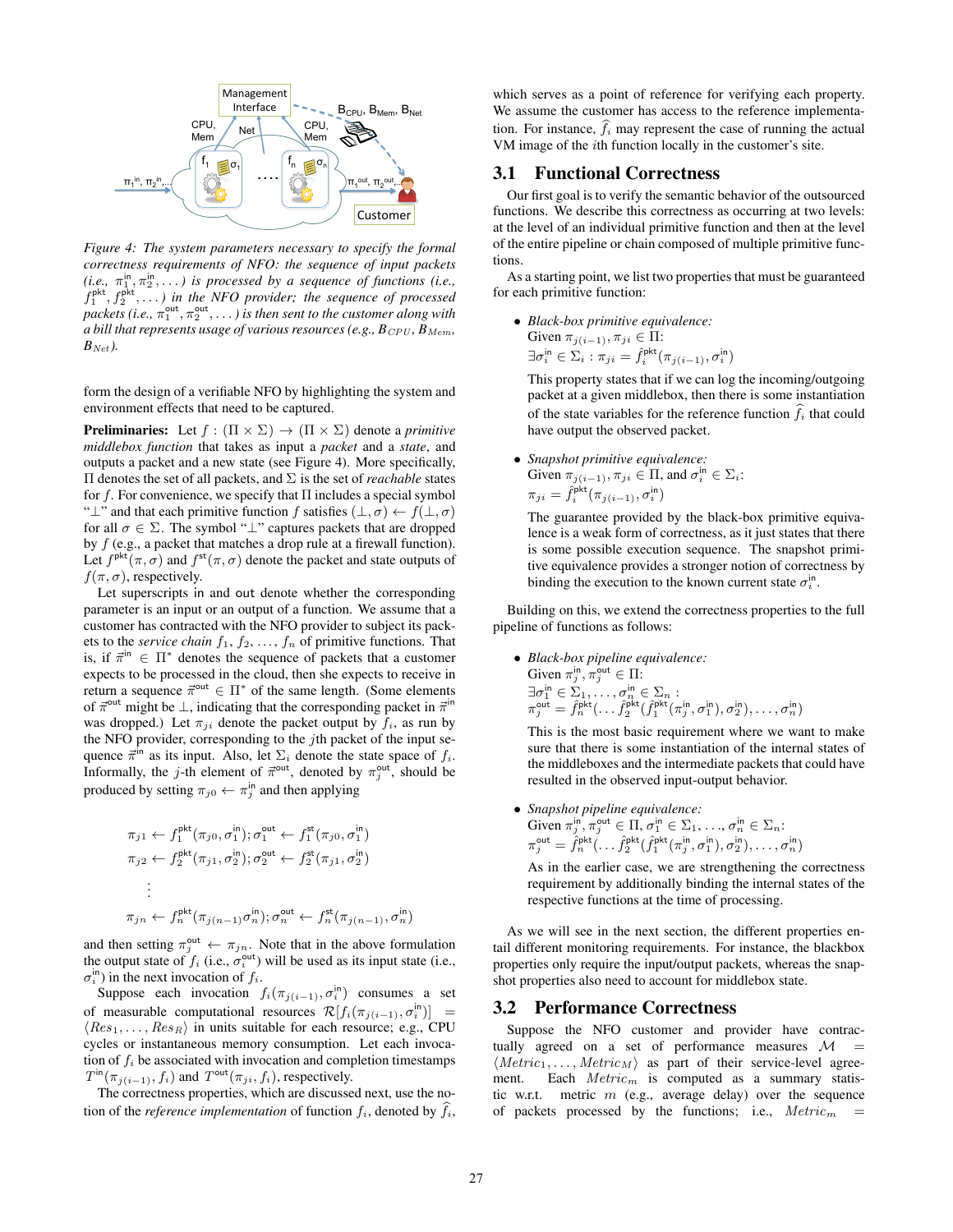$PerfSum_m(\{\pi_{ji}, T^{\text{in}}(\pi_{j(i-1)}, f_i), T^{\text{out}}(\pi_{ji}, f_i)\}_{j,i}).$  To simplify the presentation, we use a generalized form of the performance computation that includes all time stamps and packet samples. In practice, some performance summary metrics may not need all the inputs. For instance, end-to-end delay metrics may not need the intermediate  $\pi_{ii}$  values.

In order to decouple wide-area network effects from the in-cloud processing effects (see Figure 2), we want to compare the performance w.r.t. the reference implementation  $f_i$  for each of the functions. If  $\widehat{Metric}_m$  represents the corresponding performance with the reference implementation, then we want the following property:

$$
\forall m: Metric_m \in \Delta_m^{Metric}(\widehat{Metric_m})
$$

Here,  $\Delta_m^{Metric}$  represents the space of acceptable values (along with some additional slack) depending on the specific performance metric  $m$  and the SLA. For instance, the agreement might be that the 95%ile of the end-to-end processing delay is at most 10 ms higher than the reference implementation.

#### 3.3 Accounting Correctness

Similar to performance correctness, accounting correctness needs a contractually agreed billing specification. Let  $\beta$  =  $\langle B_1 \dots B_R \rangle$  be the measured values of the billed resources such as CPU or memory consumption. Each billed resource  $r$  is measured as  $B_r = ResSum_r(\{\mathcal{R}[f_i(\pi_{j(i-1)}, \sigma_i^{\text{in}})]\}_{j,i})$ , where the value of each  $\mathcal{R}[.]$  is the instantaneous resource consumption, and the summary function  $ResSum<sub>r</sub>$  is customized for different types of resources. For instance, the provider may charge for every CPU cycle but for memory it may use the 95%ile of memory consumption.

Given this, we consider two natural notions of accounting correctness:

- *Consistency:* Given a trusted log of the  $\{\mathcal{R}[f_i(\pi_{j(i-1)}, \sigma_i^{\text{in}})]\}_{j,i}$  values and the specification of the  $ResSum<sub>r</sub>$  functions, the customer can determine whether the charged value  $B_r$  is consistent with the actual physical consumption.
- *Minimality:* The above notion of consistency, while useful, does not tell us if the customer *should have* incurred the consumption vector  $\{\mathcal{R}[f_i(\pi_{j(i-1)}, \sigma_i^{\text{in}})]\}_{j,i}$ . Specifically, there may be a larger footprint due to provider oversight or misconfigurations; e.g., due to poor VM scheduling or network retransmissions. Thus, we also define a stronger check w.r.t. the reference implementation:

$$
\forall i,j,r: \mathcal{R}[f_i(\pi_{j(i-1)},\sigma_i^{\text{in}})] \in \Delta^{Res}_r(\mathcal{R}[\widehat{f}_i(\pi_{j(i-1)},\sigma_i^{\text{in}})])
$$

As in the performance case,  $\Delta_r^{Res}$  captures the space of allowable values denoting the acceptable slack due to stochastic effects.

# 4. ROADMAP FOR vNFO

In this section, we outline a high-level Verifiable NFO or vNFO architecture that can address the requirements from the previous sections.

Assumptions: To make our discussion concrete, we scope the problem along two dimensions. First, we assume that each middlebox function is implemented as a *virtual appliance*<sup>3</sup> and that each NFO customer is assigned a dedicated set of VMs that are used exclusively to process its traffic. Thus, we do not focus on isolation



*Figure 5: Overview of vNFO: The customer specifies the logging requirements (e.g., sampling rate). The CLE configures the shims and the VMs with the FlowTags [14] and trajectory sampling [13] parameters. The CLE integrates the local logs and sends the verification report to the customer.*

and security issues due to multiplexing across customers. Second, we consider an operational model where the NFO provider is incentivized to provide customers with attested logs via trusted modules (e.g., TPM). We believe that this is aligned with provider interests, as they can incentivize adoption by providing additional assurances to otherwise wary customers, or use vNFO to differentiate their offering in a commoditized market, or offer a premium vNFO service to offset overheads [7, 25].

## 4.1 High-level Approach

We begin by considering an extreme design point, where the NFO customer receives an attested log of every packet processing event, snapshots of each middlebox VM image at packet processing time, and associated metadata (e.g., resource footprints and timestamps). Given these logs and the reference implementation  $\hat{f}_i$ , the customer can simply replay the trace with local instances to verify the correctness properties (e.g., [18]).

While this idealized view helps us identify an intuitive solution, there are two obvious practical challenges:

- 1. *Visibility:* Middleboxes may dynamically modify packet headers and contents. Consequently, even with elaborate logging, we may not be able to collate system-wide logs, as the same packet may have different incarnations [14].
- 2. *Scalability:* Pervasive logging may impose significant overhead for the provider (e.g., instrumenting and collecting logs) and the customer (e.g., receiving and replaying logs).

Next, we discuss potential solutions to each challenge.

# 4.2 vNFO Overview

We envision a lightweight trusted *shim* that sits between the physical platform and the middlebox VMs as shown in Figure 5.<sup>4</sup> The shim is responsible for logging the relevant packet arrival and departure events and other system-level measurements (e.g., RDTSC for CPU cycles). This offers a trusted vantage point to obtain relevant events rather than having to modify every single middlebox VM. A trusted Central Logging Entity (CLE) generates the system-wide view by correlating logs from different shim instances and also records other relevant external events (e.g., network congestion).

As discussed above, there are two key concerns w.r.t. visibility and scalability. First, to tackle the visibility challenge, we leverage recent work on enhancing middleboxes with the Flow-Tags API [14]. The intuition is that middleboxes export the relevant

<sup>&</sup>lt;sup>3</sup>We are agnostic to whether these are customer specified, NFO provider owned, or if they are third-party offerings.

<sup>&</sup>lt;sup>4</sup>As the shim is functionally minimal, unlike a full-fledged hypervisor, it may be amenable to static checking.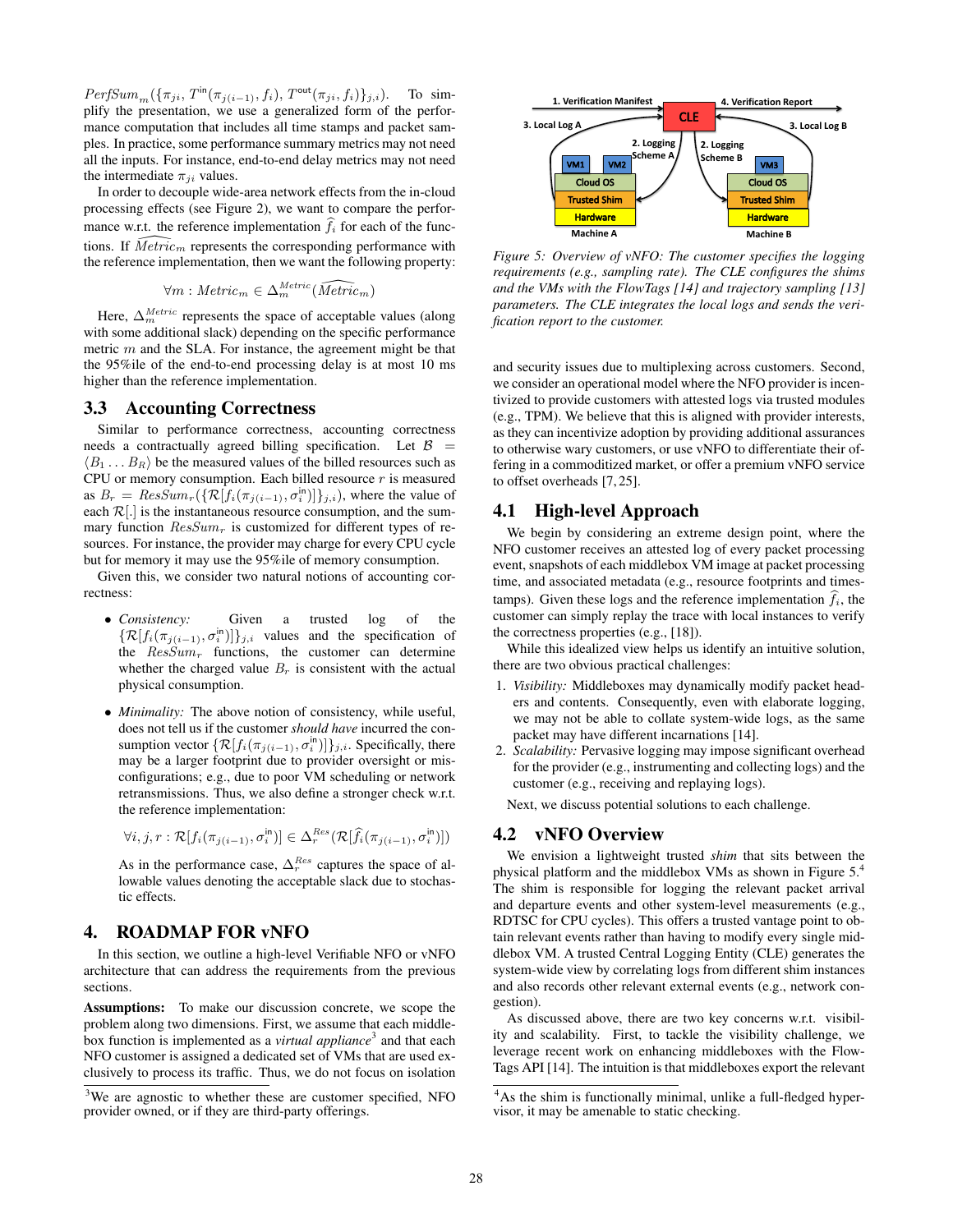packet in-out mappings using tags in the packet header to the CLE. For example, a NAT or a proxy tells the CLE how it mapped the packet headers. These tags enable the CLE to track the trajectory of (modified) packets throughout the network.

Second, we rely on *sampling* to reduce the logging overhead. If we verify the correctness properties for a subset of (pseudorandomly) chosen packets, then we can provide a tunable degree of assurance. Note, however, a naive uniform sampling approach may not work. For instance, if we use uniform random sampling at different middleboxes, we cannot reason about the pipeline/compositional properties in terms of functionality, performance, or accounting. What we need is a consistent *trajectory* sampling scheme, where a given packet (and its attendant metadata) is logged at *every* element on its logical path [13]. At a high level, trajectory sampling works as follows. Each node in the network computes a hash of the *invariant* fields of the packet header and logs packets if the hash falls within the assigned and globally common hash range. (Invariant fields are the ones that do not change as the packet traverses the network; e.g., TTL is not invariant.) Since every element is logging the same subset of packets, we can reconstruct the packet trajectory. In the context of middleboxes that may modify headers, this necessitates the use of FlowTags rather than the actual IP 5-tuple/payload to provide these invariants.

# 4.3 End-to-end View

The customer and provider agree on a *verification manifest*, which indicates a logging specification (e.g., keys to the sampling hash function and the desired sampling frequency) along with the required logging granularity (e.g., packets and/or middlebox VM state). The provider generates an attestation that the intended shim and the middlebox VMs are running using traditional TPM-based mechanisms [1].

The CLE instruments shim instances with the relevant sampling parameters. Each shim reports the set of logged packets, associated VM memory context, and metadata regarding packet in/out timestamps, FlowTags labels, and resource consumptions for the subset of packets (e.g., CPU cycles, memory usage). The CLE periodically sends this report to the customer. To reduce the bandwidth costs of communicating the reports, they can be compressed as needed, for example, using diffs between memory snapshots.

Next, we discuss how the customer can verify the correctness properties within the vNFO framework:

• *Functional correctness:* Given the packet logs and the detailed VM snapshots, the customer uses a deterministic replay scheme by running the VM from the reported memory snapshot and checks if  $f$  functionally behaves in the same way [18]. In case the customer decides to only enable packet logging (e.g., to reduce bandwidth costs), she can revert to blackbox correctness as follows. Using the reference VM image for each  $f$  and the logged packets, we use symbolic checking to ensure that there is some valid input state that could have resulted in the output packet (e.g., [11]). Because the customer has the entire packet trajectory, we can speed up the checking for the pipeline equivalence by pruning the search space w.r.t. intermediate outputs.

For the rest of this discussion, we assume that the customer has the VM snapshots as well.

• *Performance correctness*: The above replay step provides a baseline reference for  $\widehat{Metric}_m$  for each metric m. Given this reference value, the customer can check if the reported value  $Metric_m$  is within the distribution specified by  $\Delta_m^{Metric}(\widehat{Metric}_m)$ . As discussed earlier,  $\Delta_m^{Metric}$  provides some slack to account for natural variability in performance. Note that we are not verifying the wide-area network characteristics [4, 22, 29]; we can only assure the customer that there are no undesirable effects introduced by the NFO provider in order to help the customer to disambiguate the different sources of observed poor performance (Figure 2).

• *Accounting correctness*: We ensure the basic consistency property using the sampled trace along with the (attested)  $\{\mathcal{R}[f_i(\pi_{j(i-1)}, \sigma_i^{\text{in}}]\}_{j,i}$  values. We need to renormalize the  $ResSum<sub>r</sub>$  functions by the sampling rate and then check if the billed value  $B_r$  is within the sampling-induced error. To verify the minimality property, the customer uses the execution replay with the  $\hat{f}$ s and then checks if the ideal resource consumption vectors (for the sampled packets) are within the slack specified by the  $\Delta_r^{Res}$  functions.

## 5. RELATED WORK

In addition to the specific related work highlighted inline, our vision is related to cloud computing, network monitoring, and trusted computing. We briefly discuss some of these and highlight the new challenges or opportunities that NFO entails.

Accountable networking: ICING ensures path compliance in an adversarial environment via cryptographic techniques [22]. Keller et al. suggest the use of trusted switch interface cards to provide guarantees in virtual networks [20]. Zhang et al. [29] and Argyraki et al. [4] provide mechanisms to pinpoint nodes that maliciously drop packets. Many of these efforts focus on wide-area or federated routing scenarios. In contrast, we want to ensure that the packets within an NFO provider traverse the intended sequence of middleboxes. Given the virtualized environment, we use a trusted shim layer instead of relying on heavyweight cryptographic techniques or new trusted hardware.

Auditing cloud outsourcing: NFO inherits several natural concerns associated with the lack of control with cloud outsourcing [10]. Alibi focuses on providing accounting consistency for traditional cloud applications [7]. vNFO considers a different use case of outsourcing and additionally focuses on functional and performance correctness. CloudCmp is a framework to compare performance and cost of different cloud providers [21] and is complementary to vNFO.

Performance monitoring and debugging: The idea of using tracing to debug and pinpoint performance problems is far from new and has natural parallels in operating systems (e.g., [2,15]) and networking (e.g., [13]). Our contribution is in the synthesis of these techniques to satisfy the new correctness requirements that NFO raises.

Remote attestation and verification: vNFO builds on a rich literature in the areas of security and distributed systems on trusting remote software agents (e.g., [6, 12, 24]). Recent research provides more efficient methods for verifying specific types of computations (e.g., [27]) and for efficient replay for virtual machines (e.g., [18]).

Middlebox NFO: NFO/NFV is an idea that has been around for a while (e.g., [28]) and has recently seen renewed interest given the success of cloud computing and virtualization [5, 8, 17, 26]. These prior efforts focus on the viability of NFO and architectural support for NFO, and do not discuss the correctness properties discussed here.

#### 6. CONCLUSIONS AND FUTURE WORK

The NFO space is still evolving — how middlebox modules are realized (i.e., VMs vs. hardware), shared vs. dedicated VMs, single vs. federated provision models and many other alternatives. Our